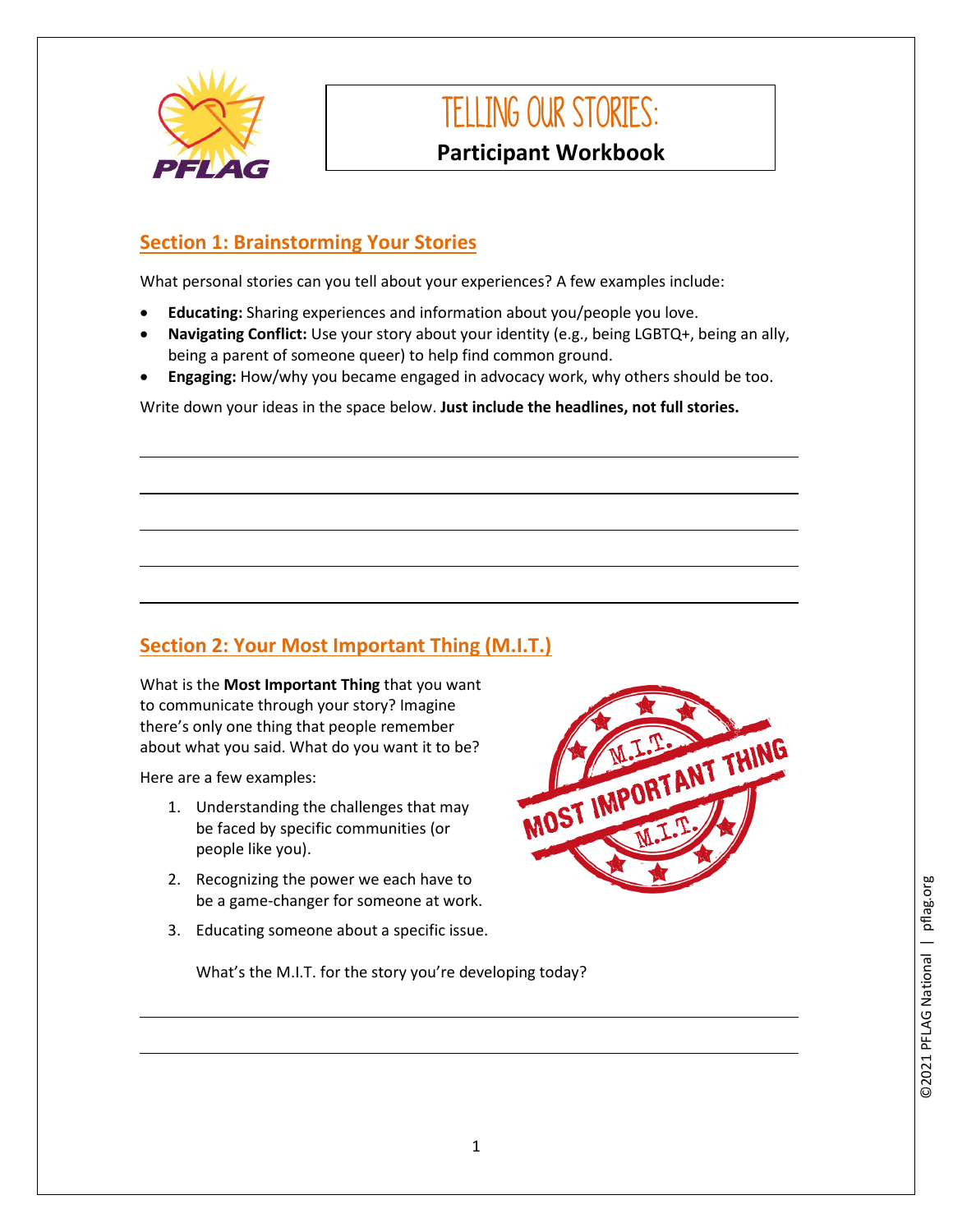#### **Section 3: Finding Key Theme(s) for Creating Common Ground**

Your common-ground themes will help people relate to your story, even if they do not share your experience. Just a few examples of some feelings most people can relate to are:

- Care
- Family
- **Commitment**
- **Achievement**
- Friendship
- Respect
- **Kindness**
- **Compassion**
- Inclusion
- Understanding
- **Fairness**
- Fear
- **Happiness**
- Relationships

Circle two of these themes that you plan on using as part of your story to create common ground. Avoid using more than two themes – otherwise your message may be unclear.

Is there a theme that doesn't appear here but you'd like to use? List it below.

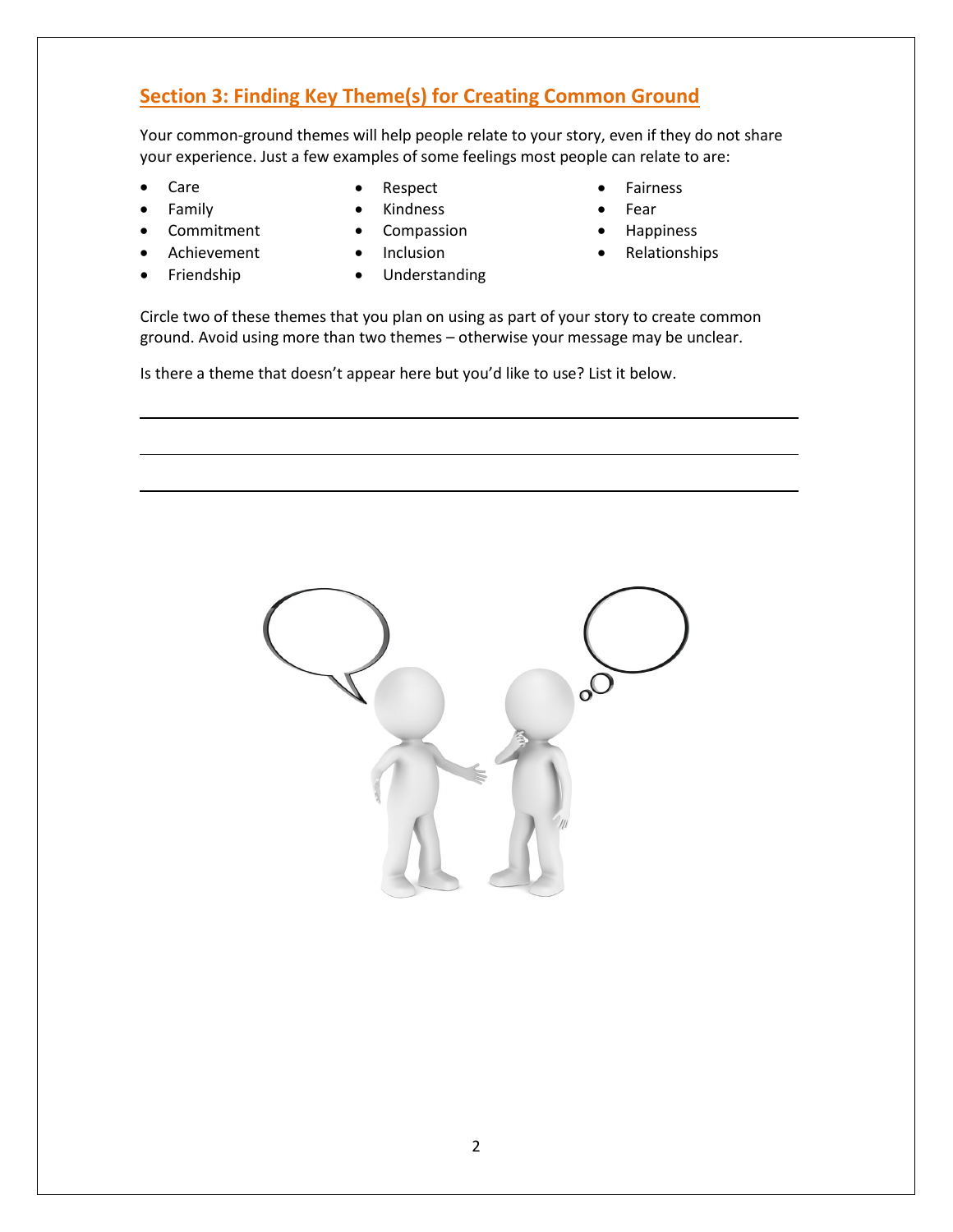#### **Section 4: Developing the Arc of Your Super-Awesome Story**

Building structure for what you want to share keeps people interested and makes your story an effective tool for change. Here's a quick rundown of the parts of the **Story Arc** that we covered in today's workshop.

**The Set-Up:** Remember that you want to get people interested. Create your Set-Up so that people will be curious to hear what happens next.

**The Build-Up:** Fill in the critical details and the relevant characters to the story. Keep your details simple and focused.

**The Transformation:** This is the big moment in your story that makes it meaningful. Did someone do something



that changed it all for you? Did you have a realization that changed your life? Did you learn something that transformed who you are?

**The Call to Action:** This is your call to action for the listener. Now that they've heard your story, ask them to do something. It should be accessible and it should tie back to your M.I.T.

Here's an example: My M.I.T. is that as a person who identifies as queer, I know the incredible power that allies have on the survival of youth in my community. So my call to action will be to ask allies to be sure to be out about their support because they never know whose lives they may change by speaking up or being visible.

#### **Your Set-Up**

This is the place where you want to capture people's interest. Rather than saying, "Now I'm going to tell you the story of why trans inclusion is important," think about how you can set it up so people want to keep hearing the details. This is also where you introduce the people (including yourself) involved. Please note: Respect confidentiality and privacy. If you don't have permission to share specifics (names, identifying characteristics), don't.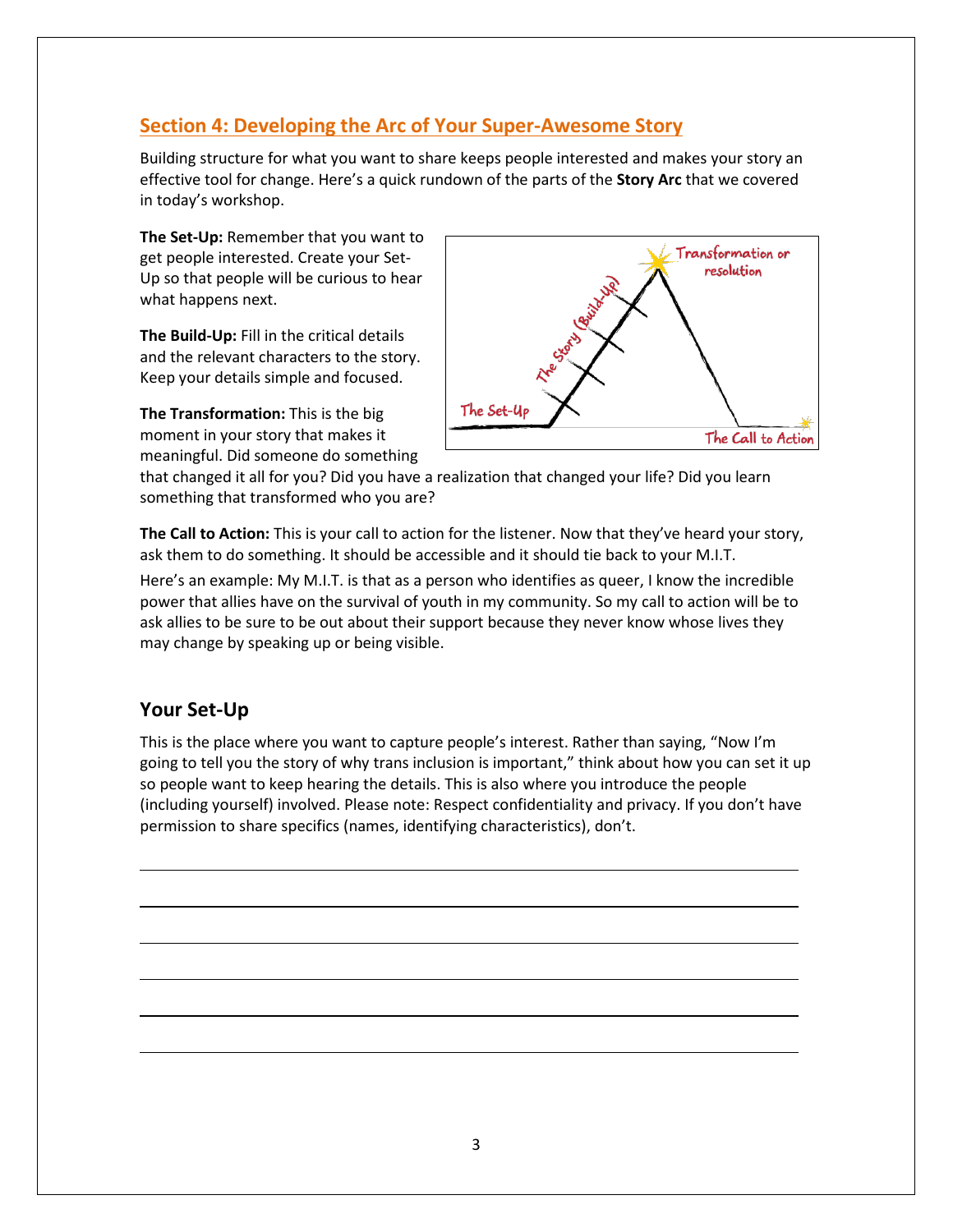#### **Your Build-Up**

What happened in the story? This is where you fill in more of the details and create interest as you get to your important points. What challenge or emotion did the incident evoke in you? How did the circumstance in the story make you and/or the other characters feel?

### **Your Transformation**

What was the big moment of transformation in your story? What did you learn? How did it change, educate, or inspire you? What did it mean moving forward?

#### **Your Call to Action**

You've shared your story for a specific reason. What is the call to action you want your listener(s) to do? Remember that it should be accessible (not so big that they won't/can't do it) and it should tie back to your M.I.T.

# "We're all stories in the end. Make it a good one."– Doctor Who